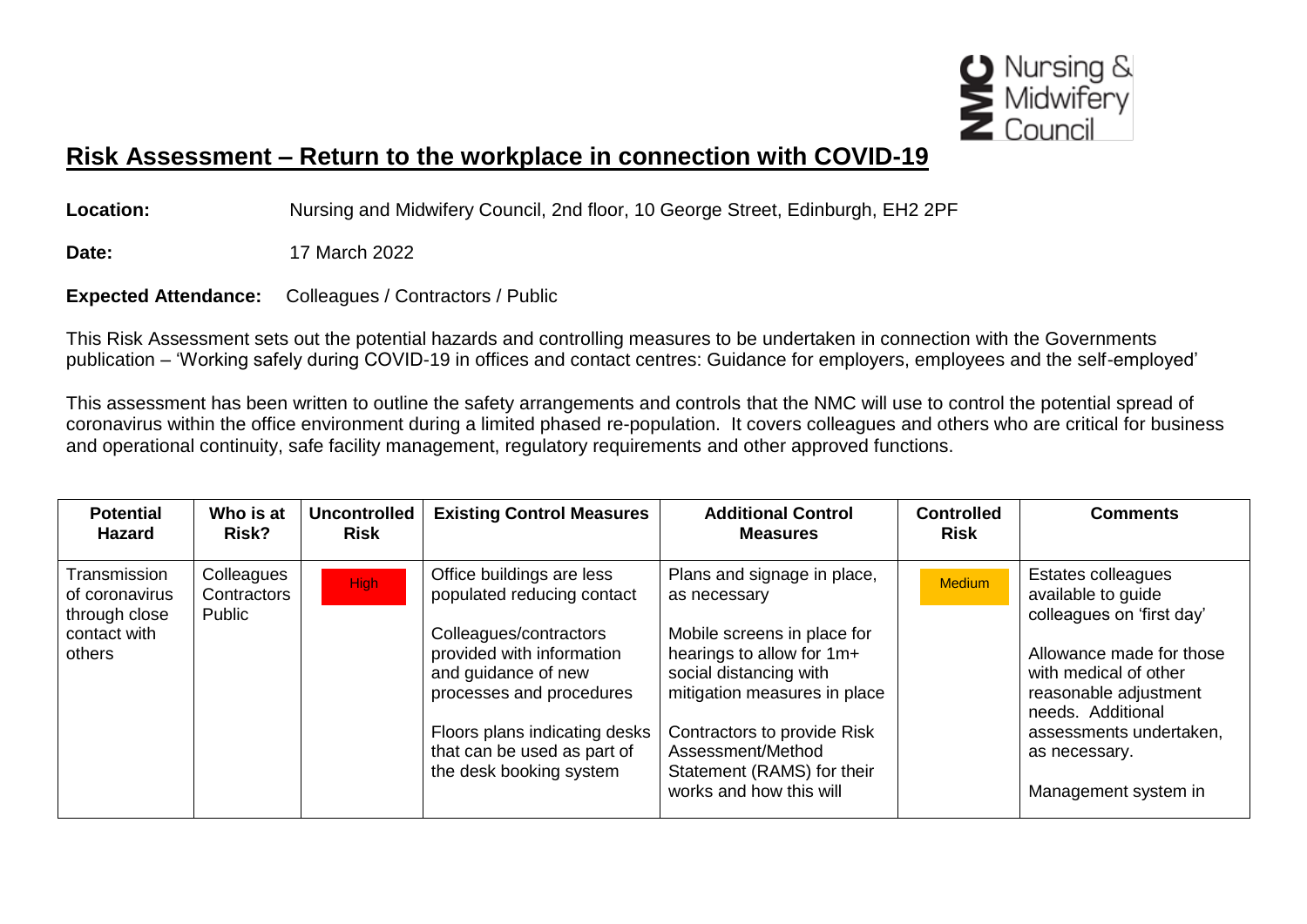|                                                                                                                       |                                     |             | Staircase available                                                                                                                                                                                                                                                                                    | comply with NMC c-virus<br>procedures, if necessary<br>Requested that all persons<br>in all common areas wear<br>face masks, if they wish to<br>and socially distance<br>Appropriate signage in place                                                                                               |               | place to provide additional<br>support guidance where<br>necessary.<br>Signage in place asking<br>persons to wear face<br>masks in common areas, if<br>they wish to<br>We have additional face<br>visors for those colleagues<br>who wish to use them as<br>additional protection when<br>in contact with multiple<br>persons, eg 'meet and<br>greet' scenario |
|-----------------------------------------------------------------------------------------------------------------------|-------------------------------------|-------------|--------------------------------------------------------------------------------------------------------------------------------------------------------------------------------------------------------------------------------------------------------------------------------------------------------|-----------------------------------------------------------------------------------------------------------------------------------------------------------------------------------------------------------------------------------------------------------------------------------------------------|---------------|----------------------------------------------------------------------------------------------------------------------------------------------------------------------------------------------------------------------------------------------------------------------------------------------------------------------------------------------------------------|
| Transmission<br>of coronavirus<br>through contact<br>with<br>contaminated<br>surfaces - see<br>also Cleaning<br>below | Colleagues<br>Contractors<br>Public | <b>High</b> | Sanitiser gel available at all<br>entrances and exits<br>Sanitiser bacterial wipes<br>available at all desk and<br>other areas to self-clean<br>desks, keyboards, mice<br>phones or other equipment<br>and surfaces<br>Soap and wash hand<br>facilities available at all toilet<br>and tea-point areas | Signage in place<br>Colleagues to remove all of<br>their items from desks at the<br>end of each day and store in<br>cupboard or take home, as<br>necessary<br>Colleagues provided with<br>Door Opener device which<br>allows them not to touch lift<br>buttons, door handles etc, if<br>they choose | <b>Medium</b> | Sanitisers to correct alcohol<br>standard<br>Colleagues can use their<br>own personal<br>chromebooks, mice and<br>headsets<br>Used mugs and cutlery<br>cleaned in the dishwasher<br>each day, at the<br>appropriate setting.                                                                                                                                   |
| Cleaning                                                                                                              | Colleagues<br>Contractors<br>Public | <b>High</b> | Cleaning to be carried out<br>each evening                                                                                                                                                                                                                                                             | Day janitor to concentrate on<br>touch points with cleaning of<br>desk areas used each day                                                                                                                                                                                                          | <b>Medium</b> | A specialist cleaning team<br>would be sent to the centre<br>to disinfect the office and<br>communal spaces etc,<br>following c-virus incident                                                                                                                                                                                                                 |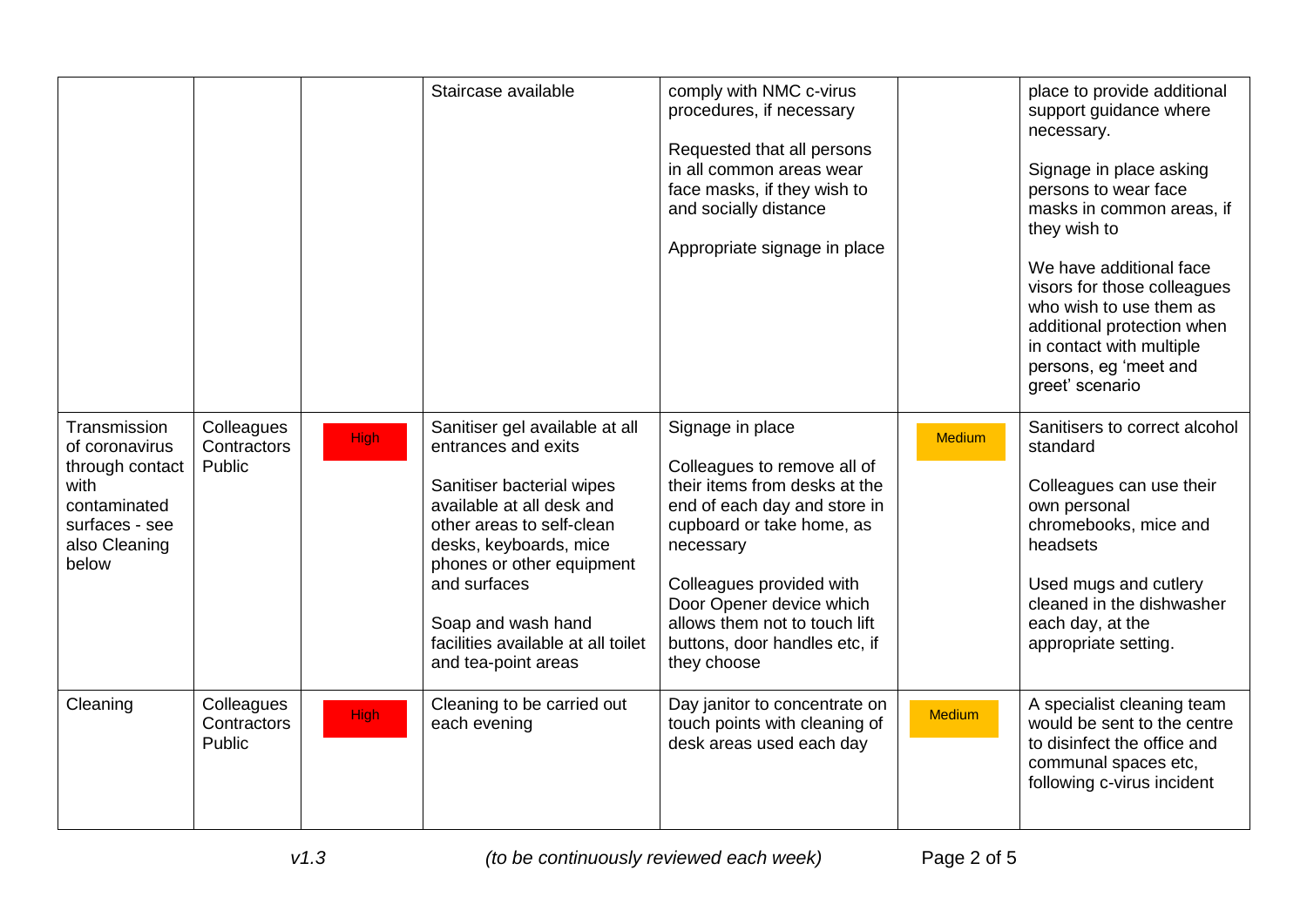|                                    |                                     |             |                                                                                                                                                                                                                                           |                                                                                                                                                                                                                                 |     | Cleaning company<br>undertaking their own risk<br>assessment                                           |
|------------------------------------|-------------------------------------|-------------|-------------------------------------------------------------------------------------------------------------------------------------------------------------------------------------------------------------------------------------------|---------------------------------------------------------------------------------------------------------------------------------------------------------------------------------------------------------------------------------|-----|--------------------------------------------------------------------------------------------------------|
| Environmental                      | Colleagues<br>Contractors<br>Public | Low         | Plant, mechanical and<br>electrical systems continue<br>to be under a planned<br>preventative maintenance<br>programme including filter<br>changes and water testing                                                                      | Where there is a centralised<br>ventilation system that<br>removes and circulates air to<br>different rooms, turn off<br>recirculation and use a fresh<br>air supply. (HSE guidance -<br>shared with maintenance<br>contractor) | Low |                                                                                                        |
| Mixing with<br>other tenants       | Colleagues<br>Contractors<br>Public | Low         | Liaison with Building<br>Manager                                                                                                                                                                                                          | Access to reception areas,<br>lifts, stairs and other<br>protocols                                                                                                                                                              | Low | This is a shared building<br>with multiple tenant all have<br>been made aware of<br>building protocol. |
| Security &<br>Safety -<br>External | Colleagues<br>Contractors<br>Public | <b>High</b> | A leased floor space in<br>managed building<br>Solid wall and glazed<br>windows<br><b>Glazed front entrance</b><br>Access control points to<br>external doors - when guard<br>not in place<br>CCTV in operation covering<br>all entrances | In the event of serious<br>incident - dial 999 and ask<br>for the Police                                                                                                                                                        | Low | Main entrance doors to<br>remain shut at all times until<br>public allowed access                      |
| Security &<br>$Safety -$           | Colleagues<br>Contractors           | <b>High</b> | All staff have access<br>control/ID passes and                                                                                                                                                                                            | In the event of serious<br>incident - dial 999 and ask of                                                                                                                                                                       | Low |                                                                                                        |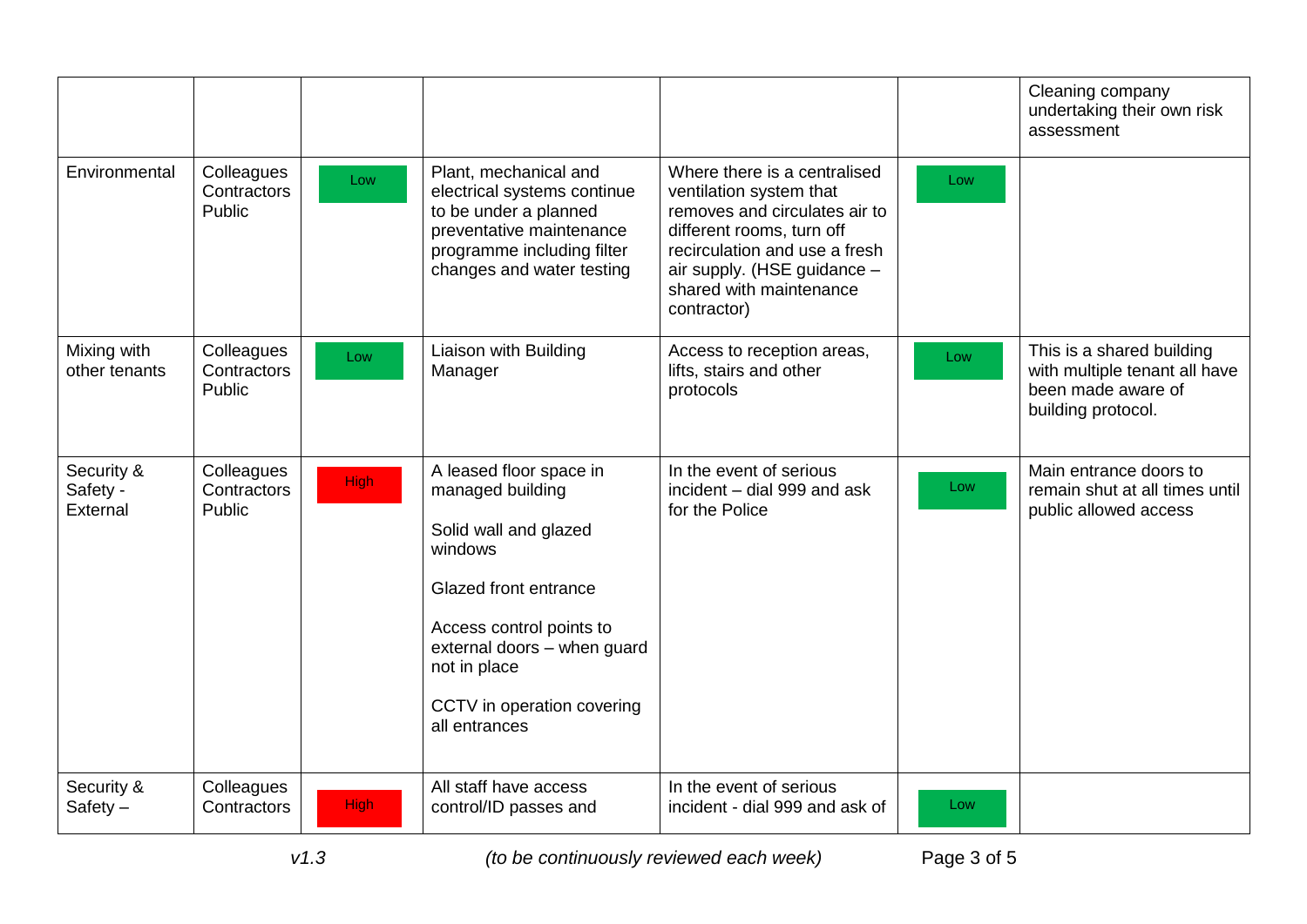| Internal                                       | Public                              |               | lanyards. Contractors<br>issued as necessary and<br>supervised<br>Access control points into<br>main lift lobby areas<br>managed by landlord<br>CCTV in operation covering<br>main lobby areas and office<br>entrance and exits | the Police                                                                                                                                                         |        |                                                                                                                                                         |
|------------------------------------------------|-------------------------------------|---------------|---------------------------------------------------------------------------------------------------------------------------------------------------------------------------------------------------------------------------------|--------------------------------------------------------------------------------------------------------------------------------------------------------------------|--------|---------------------------------------------------------------------------------------------------------------------------------------------------------|
| Medical issue /<br>injury<br>c-virus isolation | Colleagues<br>Contractors<br>Public | <b>Medium</b> | First Aider box in reception<br>and main office areas<br>Quiet room to be used as<br>isolation room, if necessary                                                                                                               | If serious medical issue /<br>injury - dial 999 and ask for<br>an ambulance<br>(NMC address above)<br>For other non-emergency<br>issues - dial 111 NHS<br>Helpline | Low    | Nearest hospital with A&E:<br>Royal Infirmary of<br>Edinburgh,<br>51 Little France Crescent,<br>Edinburgh,<br><b>EH16 4SA</b><br>0131 536 1000          |
| Welfare                                        | Colleagues<br>Contractors<br>Public | Medium        | Male, Female and Disabled<br>toilet facilities on each floor<br>Baby Changing facility on<br>ground floor<br>Shower in basement.                                                                                                | Social distancing to be<br>undertaken                                                                                                                              | Low    | Signage on doors and<br>walls, as necessary                                                                                                             |
| Fire /<br>Emergency<br>Evacuation              | Colleagues<br>Contractors<br>Public | <b>High</b>   | Existing fire/emergency<br>evacuation procedures in<br>place<br>Check colleagues and other<br>persons that have a<br><b>Personal Emergency</b>                                                                                  | Fire wardens to check floor<br>to ensure that they are clear<br>and report to muster/<br>evacuation point<br>Remind colleagues of<br>fire/emergency evacuation     | Medium | At time of emergency<br>evacuation, 2m social<br>distancing may be not be<br>undertaken to allow for a<br>safe and timely evacuation<br>of the building |